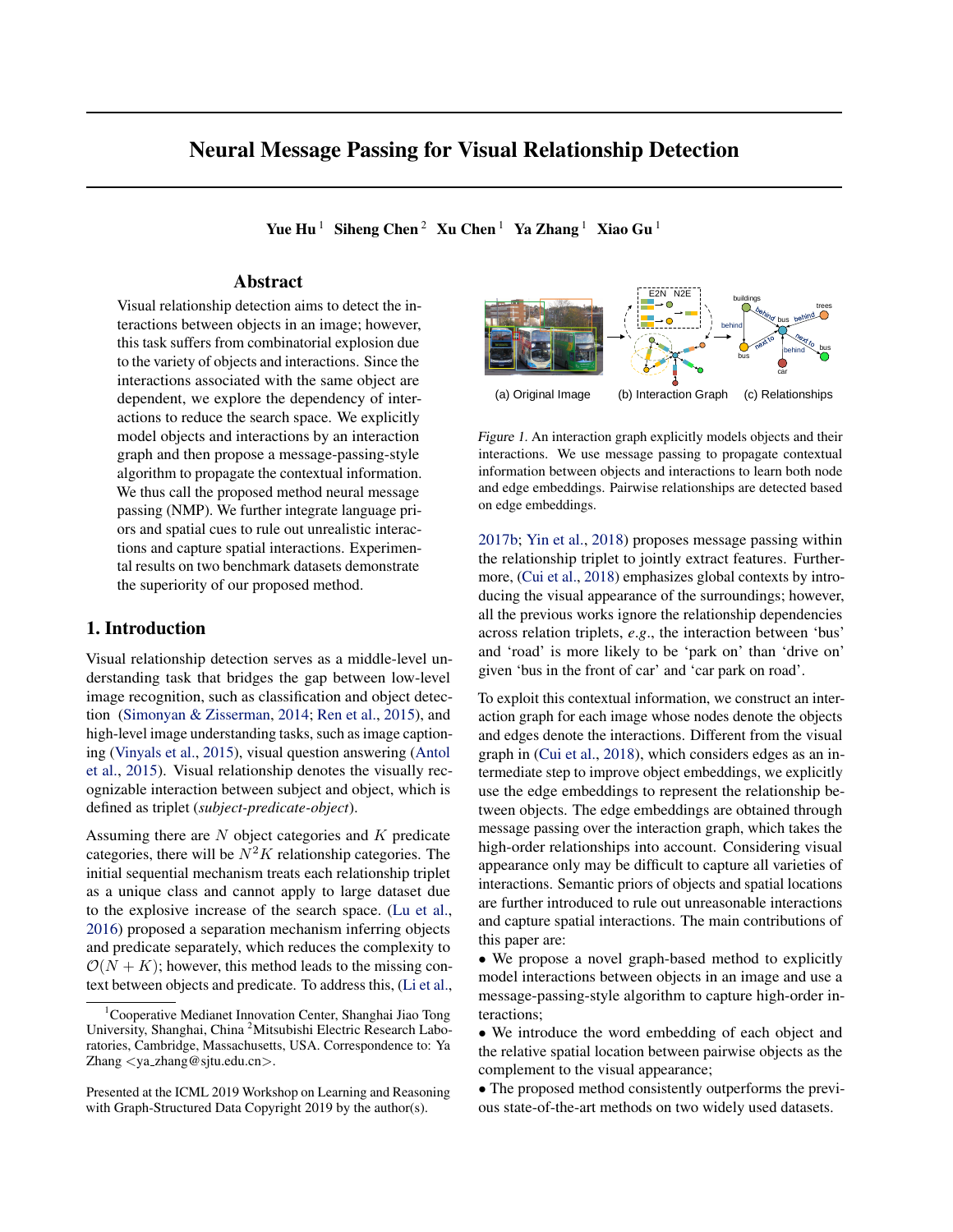Submission and Formatting Instructions for ICML LRG Workshop 2019



Figure 2. The overall framework of our proposed method, called neural message passing (NMP). Each detected object is represented by visual appearance and word embedding. A directed graph is built over these proposals, whose nodes denote the objects, edges denote the corresponding interactions. Message passing module is then applied to integrate contextual information. The concatenation of the enhanced interaction embeddings and the relative spatial locations are used for edge classification. Details can be found in Section 3.

# 2. Related Work

Visual relationship detection has been extensively studied in recent years. At the very beginning, [\(Galleguillos et al.,](#page-4-0) [2008;](#page-4-0) [Farhadi et al.,](#page-4-0) [2010;](#page-4-0) [Sadeghi & Farhadi,](#page-5-0) [2011;](#page-5-0) [Ra](#page-4-0)[manathan et al.,](#page-4-0) [2015\)](#page-4-0) assigned a unique class to each relationship triplet; however, with the increase of objects and predicates, the amount of relationship triplets is explosive. To reduce the complexity, [\(Lu et al.,](#page-4-0) [2016\)](#page-4-0) learned objects and predicates separately; however, the separate model results in the lack of context between the related components. To address this, [\(Yin et al.,](#page-5-0) [2018\)](#page-5-0) encouraged feature sharing by message passing between the three components. Furthermore, the global contexts are introduced by utilizing graph. [\(Liang et al.,](#page-4-0) [2017\)](#page-4-0) sequentially predicted interactions based on the semantic-action graph of the entire training set. [\(Cui et al.,](#page-4-0) [2018\)](#page-4-0) enhanced object embeddings by aggregating the visual appearance of the surroundings in the visual graph. However, the interaction embedding was ignored in the previous works. Instead, we explicitly model both interaction and object embeddings in the interaction graph. Language priors and spatial cues are further introduced to improve the performance in [\(Plummer et al.,](#page-4-0) [2017;](#page-4-0) [Liang et al.,](#page-4-0) [2018\)](#page-4-0). In this work, we integrate the word embeddings and spatial location to help estimate relationship.

Graph neural networks recently have got a lot of attention and achieved significant success in various fields [\(Wang](#page-5-0) [et al.,](#page-5-0) [2017;](#page-5-0) [Gilmer et al.,](#page-4-0) [2017;](#page-4-0) [Li et al.,](#page-4-0) [2017a;](#page-4-0) [Battaglia](#page-4-0) [et al.,](#page-4-0) [2018;](#page-4-0) [Yang et al.,](#page-5-0) [2018a;](#page-5-0) [Niu et al.,](#page-4-0) [2018;](#page-4-0) [Woo](#page-5-0) [et al.,](#page-5-0) [2018;](#page-5-0) [Kipf et al.,](#page-4-0) [2018;](#page-4-0) [Zhang et al.,](#page-5-0) [2018\)](#page-5-0), especially in social networks [\(Hamilton et al.,](#page-4-0) [2017\)](#page-4-0), knowledge graphs [\(Kampffmeyer et al.,](#page-4-0) [2018\)](#page-4-0) and human object interaction [\(Qi et al.,](#page-4-0) [2018\)](#page-4-0). In this work, we apply graph neural networks to the application of visual relationship detection.

## 3. Methodology

Overview. Visual relationship detection has two settings: predicate detection and relationship detection. Predicate detection aims to predict the interactions between given

pairs of objects. Relationship detection aims to simultaneously detect a set of objects and predict the interactions between pairs of objects.

We use multi-cues to better represent the objects and construct a graph to learn global contexts. The interaction graph organizes objects and interactions to structured data, such that we can jointly learn object and interaction embeddings. The main challenge is to explore the high-order interactions over structured data. To achieve this, we use a message-passing mechanism similar to [\(Kipf et al.,](#page-4-0) [2018\)](#page-4-0). The intuition is that each object is influenced by the related interactions and each interaction depends on the connected objects. The overview of the framework is in Fig. 2.

Feature Extraction. The functionality of this module is to get the visual and semantic cues of the objects and the relative spatial locations between pairwise objects. When only using visual appearance, the estimation of the predicate may be difficult due to the variety of relationships. While only using language priors, the relationship prediction is vague and not specified on the state of subject and object. Both visual and word embeddings represent each individual object, we further introduce relative spatial location to capture spatial interactions, such as 'near', 'under', 'on'.

The  $i$ -th object in the image is associated with a bounding box  $b_i = \{x_i; y_i; w_i; s_i\}$  and a category  $c_i$ , which are given in the predicate detection task and obtained through object detection module in the relationship detection task. To extract deep visual features of an object, we adopt VGG16 [\(Si](#page-5-0)[monyan & Zisserman,](#page-5-0) [2014\)](#page-5-0). Firstly, we feed the original image into the network. When it comes to the last convolutional layer, we apply RoI align to crop out the bounding box, which is fed into the last fully connected layers afterward. The resulting features form the visual embedding  $a_i$ . To complement the visual information, we use the pre-trained word2vector [\(Mikolov et al.,](#page-4-0) [2013\)](#page-4-0) to map the object category  $c_i$  into word embedding  $s_i$ . The object embedding of the *i*-th object  $o_i = [a_i; s_i]$  is the concatenation of the visual embedding  $a_i$  and the word embedding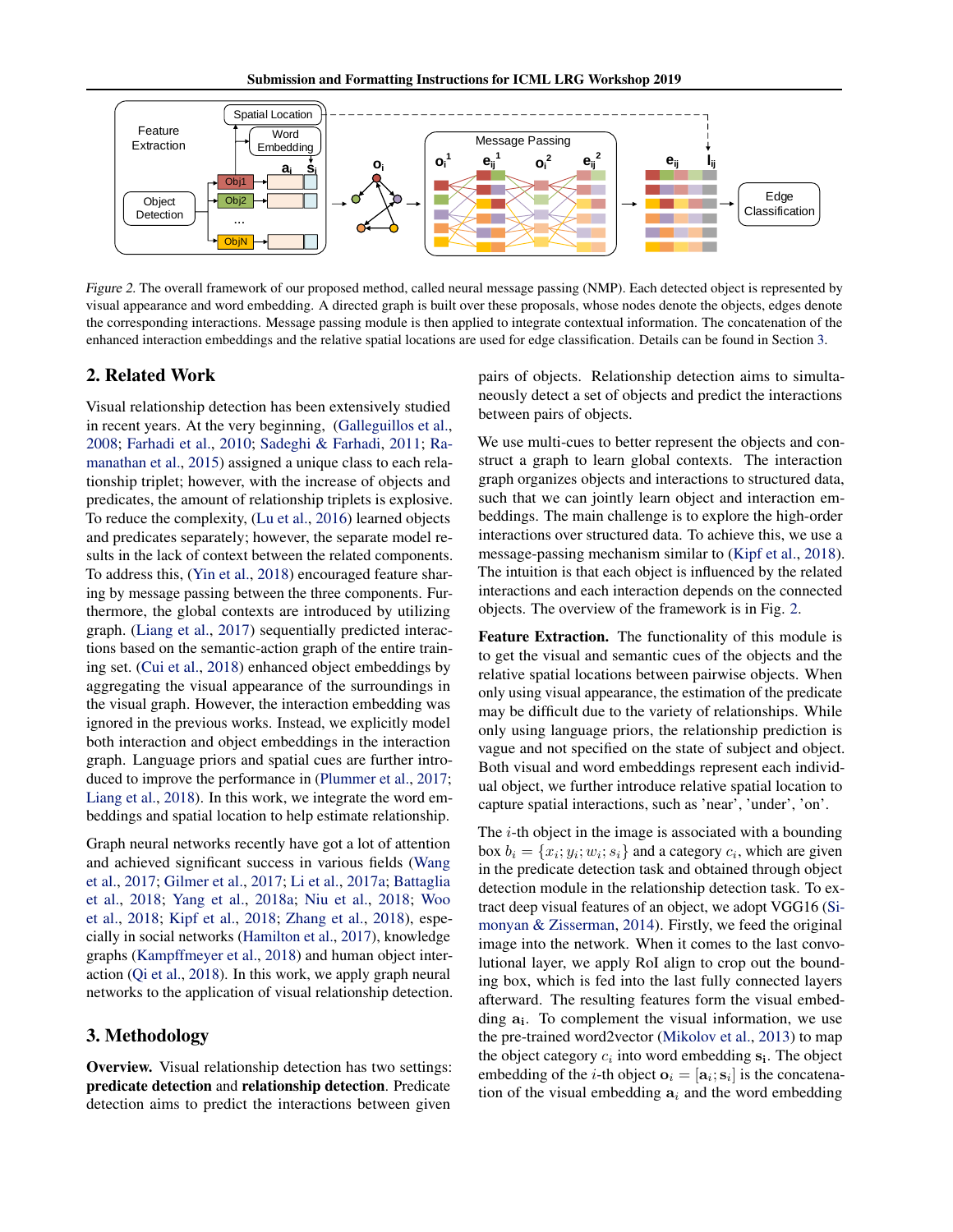<span id="page-2-0"></span> $s_i$ . As for the spatial information, we adopt the idea of box regression and use box delta to get the box differences. Furthermore, we use intersection over union (iou) and normalized distance between two objects. The union bounding box of  $b_i$  and  $b_j$  is denoted as  $b_{ij}$ .  $\Delta(b_i, b_j)$  [\(Zhang et al.,](#page-5-0) [2017b\)](#page-5-0) is the box delta that regresses the bounding box  $b_i$ to  $b_j$ . dis $(b_i, b_j)$  [\(Cui et al.,](#page-4-0) [2018\)](#page-4-0) and iou $(b_i, b_j)$  denote the normalized distance and iou between  $b_i$  and  $b_j$ . The spatial location between subject  $v_i$  and object  $v_j$  is  $\mathbf{l}_{ij} =$  $[\Delta(b_i,b_j); \Delta(b_i,b_{ij}); \Delta(b_j,b_{ij}); \text{iou}(b_i,b_j); \text{dis}(b_i,b_j)].$ 

Graph Construction. The interaction graph contains a node set **V** and an edge set **E**. Each node  $v_i \in V$  represents an object, which is composed of a bounding box  $b_i$ , a corresponding object category  $c_i$  and the original embedding  $o_i$ . Each edge  $e_{ij} \in \mathbf{E}$  denotes the predicate between node  $v_i$ and  $v_j$ . The relationship triplet  $(v_i-e_{ij}-v_j)$  and  $(v_j-e_{ji}-v_i)$ represent two different instances. To distinguish  $e_{ij}$  from  $e_{ji}$ , we construct a directed graph.

For predicate detection, we construct a graph for each image based on the given object pairs. The edge exists when the connected objects are paired. We have observed that most of the interactions happen between close objects. For relationship detection, we assume that object interacts with the surroundings and assign the existence score of the edge based on  $dis(b_i, b_j)$  and  $iou(b_i, b_j)$  through the following formula,  $t_1$  and  $t_2$  are two thresholds.

$$
\text{exist}(e_{ij}) = \begin{cases} 1, & \text{dis}(b_i, b_j) < t_1 \text{ or } \text{iou}(b_i, b_j) > t_2, \\ 0, & \text{otherwise.} \end{cases} \tag{1}
$$

Message Passing. The functionality of the message passing module is to improve interaction embeddings by aggregating global context cues. Instead of utilizing the common graph convolutional networks [\(Kipf & Welling,](#page-4-0) [2017\)](#page-4-0) to strengthen the node embeddings, we leverage node-toedge and edge-to-node message passing mechanism similar to [\(Gilmer et al.,](#page-4-0) [2017;](#page-4-0) [Kipf et al.,](#page-4-0) [2018\)](#page-4-0) to explicitly model the node and edge embeddings. In the node-to-edge phase, each edge receives messages from the connected nodes. In the edge-to-node phase, the node embedding is updated according to the linked edge embeddings. Mathematically, the overall message passing module works as

$$
\mathbf{o_i^1} = f_{\text{emb}}\left(\mathbf{o_i}\right) \tag{2}
$$

$$
v \to e : \mathbf{e}_{\mathbf{i}\mathbf{j}}^1 = f_e^1 \left( [\mathbf{o}_\mathbf{i}^1; \mathbf{o}_\mathbf{j}^1] \right)
$$
 (3)

$$
e \to v : \mathbf{o}_i^2 = f_v^1 \left( [\frac{1}{d_i^{in}} \sum_{e_{ji} \in \mathbf{E}} \mathbf{e}_{ji}^1; \frac{1}{d_i^{out}} \sum_{e_{ij} \in \mathbf{E}} \mathbf{e}_{ij}^1] \right) (4)
$$

$$
v \to e : \mathbf{e}_{\mathbf{ij}}^2 = f_e^2 \left( [\mathbf{o}_{\mathbf{i}}^2; \mathbf{o}_{\mathbf{j}}^2] \right)
$$
 (5)

$$
\mathbf{e}_{ij} = f_{fusion} \left( [\mathbf{e}_{ij}^1; \mathbf{e}_{ij}^2] \right) \tag{6}
$$

where  $o_i$  is the object embedding of the *i*-th object and  $e_{ij}$ is the edge embedding of between the  $i$ -th and  $j$ -th objects. The function  $f_{\text{emb}}$  maps the original node embedding into the hidden space. Then we use the object embedding  $o_i^1$  to obtain edge embedding  $e_{ij}^1$ . [; ] denotes concatenation. We use the concatenation rather than the sum or mean in order to distinguish the direction of the edges.  $d_i^{in}$  is the amount of edges pointing to  $v_i$ , while  $d_i^{out}$  is the amount of edges  $v_i$ pointing out; both of which are used to normalize the edge embeddings.  $e_{ij}^1$  only depends on two node embeddings  $o_i$ and  $o_j$ , while  $e_{ij}^2$  leverages more global information. Afterward, the final edge embedding  $e_{ij}$  in Eq. (6) is a fusion of the local embedding  $e_{ij}^1$  and the global embedding  $e_{ij}^2$ .

The functions  $f_e^1$ ,  $f_v^1$ ,  $f_e^2$  are neural networks used for mapping between node and edge embeddings. In our experiments, we adopt two-layers fully-connected networks (MLPs) with Elu activation function which introduces nonlinearity to enhance feature expression.

Edge Classification. The functionality of this module is to classify the interactions between objects. The interaction embedding is the concatenation of the final edge embedding and spatial location; that is,  $x_{i,j} = [\mathbf{e}_{ii}; \mathbf{l}_{ii}]$ . Then, the confidence of the predicate category between the  $i$ -th and the j-th objects is  $y_{ij} = \text{softmax}(\mathbf{W} \mathbf{x_{i,j}})$ , where **W** is the embedding matrix that maps interaction embeddings to match predicate categories. In our experiment, we use multi-class cross entropy loss for classification.

Table 1. Predicate and relationship detection results (%) in VRD dataset. "-" denotes the results are not reported in the original paper. k denotes the number of predicates associated with each object. The total predicate category of VRD dataset is 70.

|                  |                      |       | PREDICATE DET. | <b>RELATIONSHIP DET.</b> |       |
|------------------|----------------------|-------|----------------|--------------------------|-------|
| $\boldsymbol{k}$ | <b>METHODS</b>       | R@50  | R@100          | R@50                     | R@100 |
|                  | LP                   | 47.87 | 47.87          | 13.86                    | 14.70 |
|                  | <b>VTE</b>           | 44.76 | 44.76          | 14.07                    | 15.20 |
|                  | <b>STA</b>           | 48.03 | 48.03          |                          |       |
| $k=1$            | CAI                  | 53.79 | 53.79          | 15.63                    | 17.39 |
|                  | V <sub>I</sub> P-CNN |       | ۰              | 17.32                    | 20.01 |
|                  | ZOOM-NET             | 50.69 | 50.69          | 18.92                    | 21.41 |
|                  | VRL                  |       |                | 18.19                    | 20.79 |
|                  | <b>NMP</b>           | 57.69 | 57.69          | 20.19                    | 23.98 |
|                  | DR-NET               | 80.78 | 81.90          | 17.73                    | 20.88 |
|                  | ZOOM-NET             | 84.25 | 90.59          | 21.37                    | 27.30 |
| $k = 70$         | <b>DSR</b>           | 86.01 | 93.18          | 19.03                    | 23.29 |
|                  | <b>CDDN</b>          | 87.57 | 93.76          | 21.46                    | 26.14 |
|                  | <b>NMP</b>           | 90.61 | 96.61          | 21.50                    | 27.50 |

#### 4. Experiments

Datasets. Visual Relationship Detection (VRD) [\(Lu et al.,](#page-4-0) [2016\)](#page-4-0) contains 5,000 images with 100 object categories and 70 predicate categories. There are 1,877 relationship triplets only exist in the test set, which is used for zeroshot evaluation. Visual Gnome (VG) [\(Krishna et al.,](#page-4-0) [2017;](#page-4-0) [Zhang et al.,](#page-5-0) [2017a\)](#page-5-0) contains 99,658 images with 200 object categories and 100 predicates.

Evaluation Metrics. Following [\(Lu et al.,](#page-4-0) [2016\)](#page-4-0), we use Recall@50 ( $R@50$ ) and Recall@100 ( $R@100$ ) as the evalu-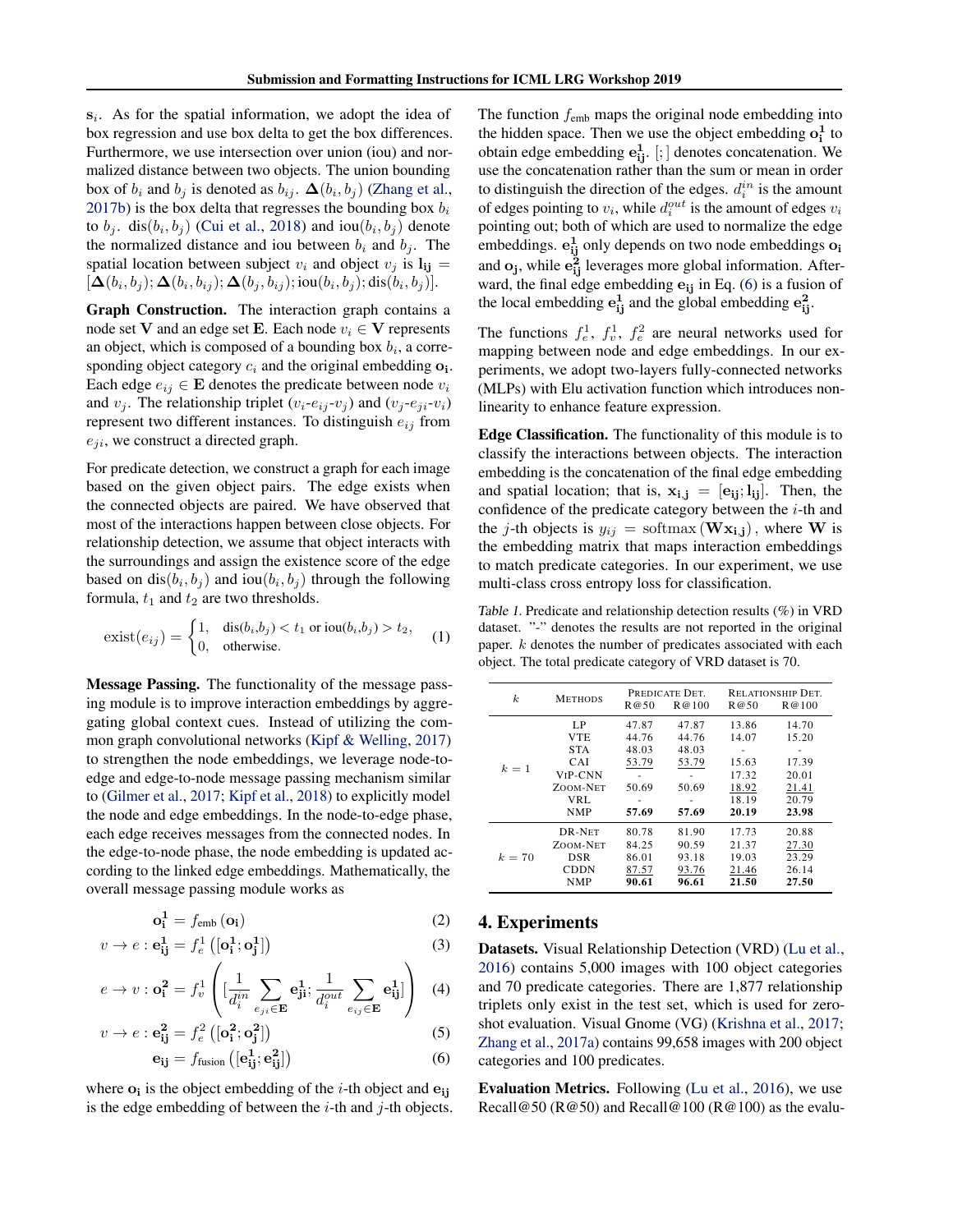|                | PREDICATE DET. |       | <b>RELATIONSHIP DET.</b> |       |       |       |        |
|----------------|----------------|-------|--------------------------|-------|-------|-------|--------|
| <b>FEATURE</b> | $k=1$          |       | $k=70$                   |       | $k=1$ |       | $k=70$ |
|                | R@50/100       | R@50  | R@100                    | R@50  | R@100 | R@50  | R@100  |
| A              | 48.98          | 86.24 | 94.34                    | 17.92 | 21.59 | 19.29 | 25.20  |
| $A+L$          | 50.93          | 87.13 | 94.89                    | 18.54 | 22.03 | 19.89 | 25.37  |
| $A+L+S$        | 53.60          | 89.57 | 96.19                    | 18.49 | 22.27 | 20.30 | 26.14  |
| $GRAPH+A$      | 52.88          | 87.12 | 95.03                    | 19.65 | 23.19 | 20.75 | 26.43  |
| GRAPH+A+L      | 54.13          | 88.71 | 95.64                    | 19.99 | 23.51 | 21.48 | 26.90  |
| $GRAPH+A+L+S$  | 57.69          | 90.61 | 96.61                    | 20.19 | 23.98 | 21.50 | 27.50  |

Table 2. Ablation Study (%) on VRD dataset. A denotes the visual appearance of the object bounding box. S denotes the word embedding of the object category. L denotes the spatial location. GRAPH denotes contextual information through message passing.

Table 3. Zero-shot predicate detection results (%) in VRD dataset. Those methods without reporting the results on zero-shot setting are excluded from comparison.

| k.     | <b>METHODS</b> | PREDICATE DET.<br>R@50<br>R@100 |       |  |
|--------|----------------|---------------------------------|-------|--|
| $k=1$  | L.P            | 8.45                            | 8.45  |  |
|        | <b>NMP</b>     | 27.50                           | 27.50 |  |
| $k=70$ | <b>DSR</b>     | 60.90                           | 79.81 |  |
|        | CDDN           | 67.66                           | 84.00 |  |
|        | <b>NMP</b>     | 72.95                           | 88.44 |  |

Table 4. Predicate detection results (%) in VG dataset. The total predicate category of VG dataset is 100.

| k.        | <b>METHODS</b> | PREDICATE DET.<br>R@50<br>R@100 |       |  |
|-----------|----------------|---------------------------------|-------|--|
| $k=1$     | VTE.           | 62.63                           | 62.87 |  |
|           | <b>STA</b>     | 62.71                           | 62.94 |  |
|           | <b>NMP</b>     | 67.03                           | 67.29 |  |
| $k = 100$ | <b>DSR</b>     | 69.06                           | 74.37 |  |
|           | CDDN           | 70.42                           | 74.92 |  |
|           | DR-NET         | 88.26                           | 91.26 |  |
|           | <b>NMP</b>     | 89.69                           | 95.54 |  |

ation metrics. R@n computes the fraction of true positive predicted relationships over the total annotated relationships among the top n confident predictions. Let  $k$  be the number of predicates associated with each object. Similarly to [\(Yu](#page-5-0) [et al.,](#page-5-0) [2017\)](#page-5-0), we report  $\mathbb{R}^{\omega}$  under various k values.

Compared with State-of-the-art Methods. We compare our proposed model NMP against several previous state-ofthe-art methods in Table [1:](#page-2-0) LP[\(Lu et al.,](#page-4-0) [2016\)](#page-4-0), VTE[\(Zhang](#page-5-0) [et al.,](#page-5-0) [2017a\)](#page-5-0), STA[\(Yang et al.,](#page-5-0) [2018b\)](#page-5-0), CAI[\(Zhuang](#page-5-0) [et al.,](#page-5-0) [2017\)](#page-5-0), DR-Net[\(Dai et al.,](#page-4-0) [2017\)](#page-4-0), ViP-CNN[\(Li et al.,](#page-4-0) [2017b\)](#page-4-0), Zoom-Net[\(Yin et al.,](#page-5-0) [2018\)](#page-5-0), VRL[\(Liang et al.,](#page-4-0) [2017\)](#page-4-0), DSR[\(Liang et al.,](#page-4-0) [2018\)](#page-4-0), CDDN[\(Cui et al.,](#page-4-0) [2018\)](#page-4-0). We can see that (i) **NMP** consistently outperforms state-ofthe-art methods under all settings; (ii) NMP outperforms CDDN by about 3% according to Recall@100 on predicate detection task, which shows the effectiveness of our message passing algorithm over the directed interaction graph; (iii) we improve the state-of-the-art to 96.61% and 27.50% on predicate and relationship detection tasks.

Table 3 shows the comparison of the zero-shot predicate detection task. We exclude the performance on zero-shot relationship detection task since it is very sensitive to the number of detected bounding boxes. We can see that the performance is improved by about 5% and 4.5% on R@50 and R@100 respectively, which proves the promising generalization ability of our algorithm. To further prove the ability of our algorithm, we conduct experiments on the larger dataset: VG. Similarly to the previous works, we report results on the predicate detection task in Table 4. Our algorithm achieves considerably superior performance than the previous works.

Ablation Study. We introduce message passing, visual embedding, word embedding and spatial location in our proposed network. Table 2 shows the influence of each factor to the performance. We test on both predicate and relationship detection tasks on VRD dataset. We see that (i) the spatial location and the word embedding improve the performance by around 1% and 3% respectively on predicate detection. Because the spatial information is not easy to learn from the visual appearance, and language priors can help rule out some obviously unreasonable compositions; (ii) message passing (GRAPH) improves the recall stably by around 3%, 2% on predicate and relationship detection, respectively. The gain in relationship detection is smaller than that of predicate detection; this may be caused by the wrongly detected objects and incomplete annotation.

## 5. Conclusions

In this paper, we address the lack of context between interactions in previous works. We construct an interaction graph with a message-passing mechanism to explore high-order interactions. Besides, we use visual appearance, language priors, and spatial cues to complement each other. Experimental results show that our proposed method outperforms the state-of-the-art methods on two benchmark datasets.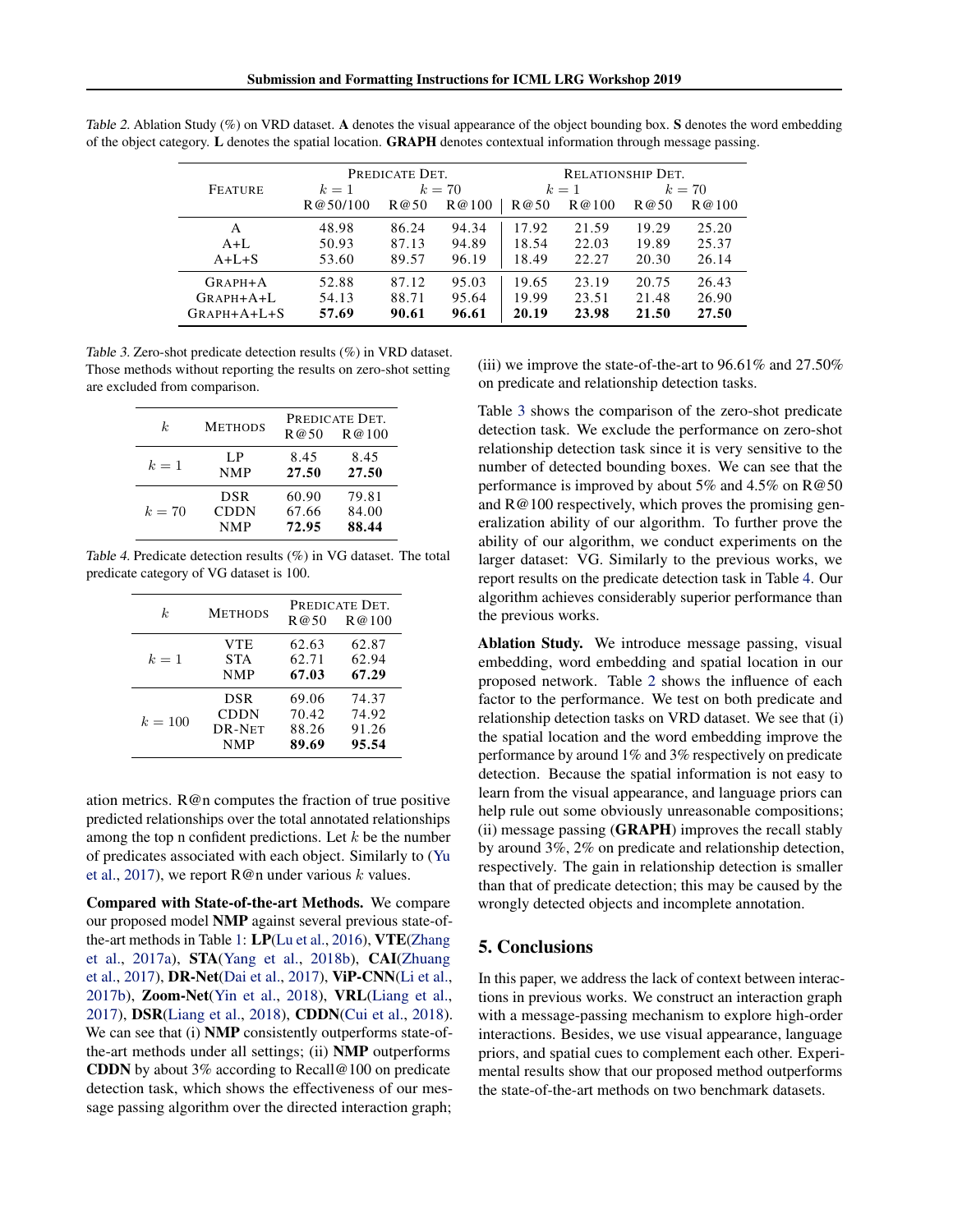### <span id="page-4-0"></span>References

- Antol, S., Agrawal, A., Lu, J., Mitchell, M., Batra, D., Lawrence Zitnick, C., and Parikh, D. Vqa: Visual question answering. In *Proceedings of the IEEE international conference on computer vision*, pp. 2425–2433, 2015.
- Battaglia, P. W., Hamrick, J. B., Bapst, V., Sanchez-Gonzalez, A., Zambaldi, V. F., Malinowski, M., Tacchetti, A., Raposo, D., Santoro, A., Faulkner, R., aglar Gülehre, Song, F., Ballard, A. J., Gilmer, J., Dahl, G. E., Vaswani, A., Allen, K. R., Nash, C., Langston, V., Dyer, C., Heess, N., Wierstra, D., Kohli, P., Botvinick, M., Vinyals, O., Li, Y., and Pascanu, R. Relational inductive biases, deep learning, and graph networks. *CoRR*, abs/1806.01261, 2018.
- Cui, Z., Xu, C., Zheng, W., and Yang, J. Context-dependent diffusion network for visual relationship detection. In *2018 ACM Multimedia Conference on Multimedia Conference*, pp. 1475–1482. ACM, 2018.
- Dai, B., Zhang, Y., and Lin, D. Detecting visual relationships with deep relational networks. In *Proceedings of the IEEE Conference on Computer Vision and Pattern Recognition*, pp. 3076–3086, 2017.
- Farhadi, A., Hejrati, M., Sadeghi, M. A., Young, P., Rashtchian, C., Hockenmaier, J., and Forsyth, D. Every picture tells a story: Generating sentences from images. In *European conference on computer vision*, pp. 15–29. Springer, 2010.
- Galleguillos, C., Rabinovich, A., and Belongie, S. Object categorization using co-occurrence, location and appearance. In *2008 IEEE Conference on Computer Vision and Pattern Recognition*, pp. 1–8. IEEE, 2008.
- Gilmer, J., Schoenholz, S. S., Riley, P. F., Vinyals, O., and Dahl, G. E. Neural message passing for quantum chemistry. In *Proceedings of the 34th International Conference on Machine Learning-Volume 70*, pp. 1263–1272. JMLR. org, 2017.
- Hamilton, W., Ying, Z., and Leskovec, J. Inductive representation learning on large graphs. In *Advances in Neural Information Processing Systems*, pp. 1024–1034, 2017.
- Kampffmeyer, M., Chen, Y., Liang, X., Wang, H., Zhang, Y., and Xing, E. P. Rethinking knowledge graph propagation for zero-shot learning. In *IEEE Conference on Computer Vision and Pattern Recognition*, 2018.
- Kipf, T., Fetaya, E., Wang, K.-C., Welling, M., and Zemel, R. Neural relational inference for interacting systems. In *International Conference on Machine Learning*, pp. 2693–2702, 2018.
- Kipf, T. N. and Welling, M. Semi-supervised classification with graph convolutional networks. In *International Conference on Machine Learning*, 2017.
- Krishna, R., Zhu, Y., Groth, O., Johnson, J., Hata, K., Kravitz, J., Chen, S., Kalantidis, Y., Li, L.-J., Shamma, D. A., et al. Visual genome: Connecting language and vision using crowdsourced dense image annotations. *International Journal of Computer Vision*, 123(1):32–73, 2017.
- Li, R., Tapaswi, M., Liao, R., Jia, J., Urtasun, R., and Fidler, S. Situation recognition with graph neural networks. In *Proceedings of the IEEE International Conference on Computer Vision*, pp. 4173–4182, 2017a.
- Li, Y., Ouyang, W., Wang, X., and Tang, X. Vip-cnn: Visual phrase guided convolutional neural network. In *Proceedings of the IEEE Conference on Computer Vision and Pattern Recognition*, pp. 1347–1356, 2017b.
- Liang, K., Guo, Y., Chang, H., and Chen, X. Visual relationship detection with deep structural ranking. In *Thirty-Second AAAI Conference on Artificial Intelligence*, 2018.
- Liang, X., Lee, L., and Xing, E. P. Deep variation-structured reinforcement learning for visual relationship and attribute detection. In *Proceedings of the IEEE conference on computer vision and pattern recognition*, pp. 848–857, 2017.
- Lu, C., Krishna, R., Bernstein, M., and Fei-Fei, L. Visual relationship detection with language priors. In *European Conference on Computer Vision*, pp. 852–869. Springer, 2016.
- Mikolov, T., Chen, K., Corrado, G., and Dean, J. Efficient estimation of word representations in vector space. *arXiv preprint arXiv:1301.3781*, 2013.
- Niu, S., Chen, S., Guo, H., Targonski, C., Smith, M. C., and Kovačević, J. Generalized value iteration networks: Life beyond lattices. In *Thirty-Second AAAI Conference on Artificial Intelligence*, 2018.
- Plummer, B. A., Mallya, A., Cervantes, C. M., Hockenmaier, J., and Lazebnik, S. Phrase localization and visual relationship detection with comprehensive image-language cues. In *Proceedings of the IEEE International Conference on Computer Vision*, pp. 1928–1937, 2017.
- Qi, S., Wang, W., Jia, B., Shen, J., and Zhu, S.-C. Learning human-object interactions by graph parsing neural networks. In *Proceedings of the European Conference on Computer Vision (ECCV)*, pp. 401–417, 2018.
- Ramanathan, V., Li, C., Deng, J., Han, W., Li, Z., Gu, K., Song, Y., Bengio, S., Rosenberg, C., and Fei-Fei, L.